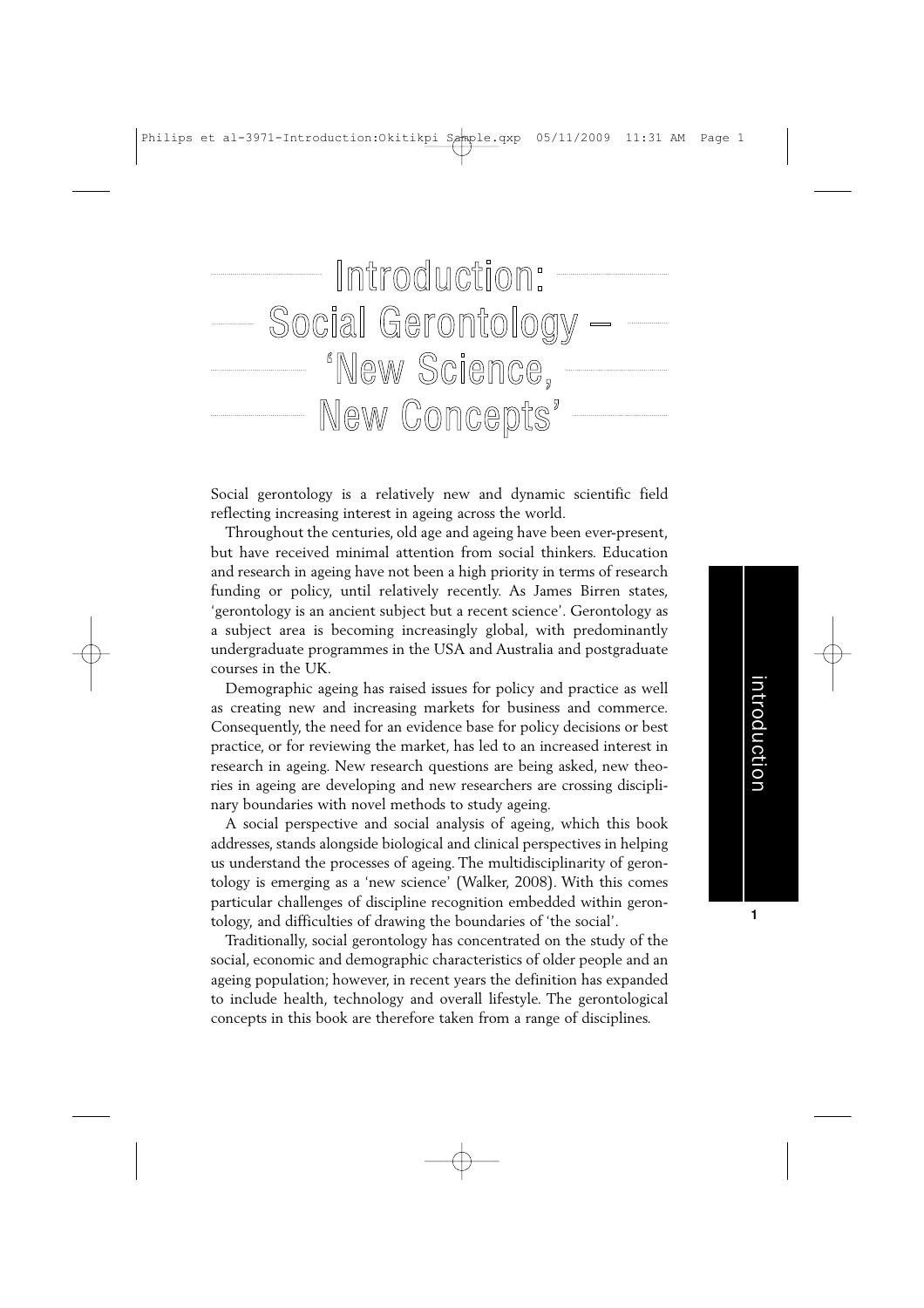Over the last 25 years the social perspective has grown in importance and is reflected by the burgeoning literature and courses in social gerontology. Such courses attract students of social work, occupational therapy, nursing and, geriatric medicine, and students come from backgrounds in sociology, psychology, biology, design, planning and geography.

This book addresses the need for concise, lucid knowledge on what constitutes the 'building blocks' of social gerontology. It provides a review of the core concepts, both classic and emerging, in this subject area.

Students embarking on their journey into social gerontology will find this book particularly relevant, providing a readily accessible guide to key concepts in the discipline. It will cover both theoretical and practical work in the area, presenting concepts that reflect well-established and contested issues, as well as new concepts emerging through cuttingedge research.

Additionally, new research programmes focusing on ageing (e.g. ESRC 'Growing Older' and the 'New Dynamics of Ageing' programmes in the UK, and training programmes funded by the National Institute of Ageing in the USA) have produced a new generation of researchers. There is a need, therefore, for accessible information on the key issues and concepts in gerontology that draws from sound evidence-based research.

It is not only in relation to growing agendas of research but also the impact gerontology has on policy and practice that is also increasing. Ageing is a global issue, as demographic change critically demonstrates. Policy needs an evidence base because governments across the globe are looking for solutions to the challenges of an ageing population and for sound evidence on the effectiveness of policies and practices.

A further consequence of new research in the area is that new concepts have been developed and applied. The field is a dynamic one, drawing on ever-increasing subject areas (e.g. criminology, technology). Over the last 20 years the literature on social gerontology has burgeoned. From a relatively small number of publications, today there are books and journals on every aspect of social ageing. Alongside there has been a growth in courses and programmes on gerontology run by social scientists from a variety of different fields, thus providing a rich tapestry of teaching on gerontology.

In summary, this book will be of particular interest to:

key concepts in social gerontology

key concepts in

gerontology

social

**2**

Students in a variety of undergraduate and postgraduate social science programmes, particularly in gerontology, who need an easily accessible and an appropriately priced book.